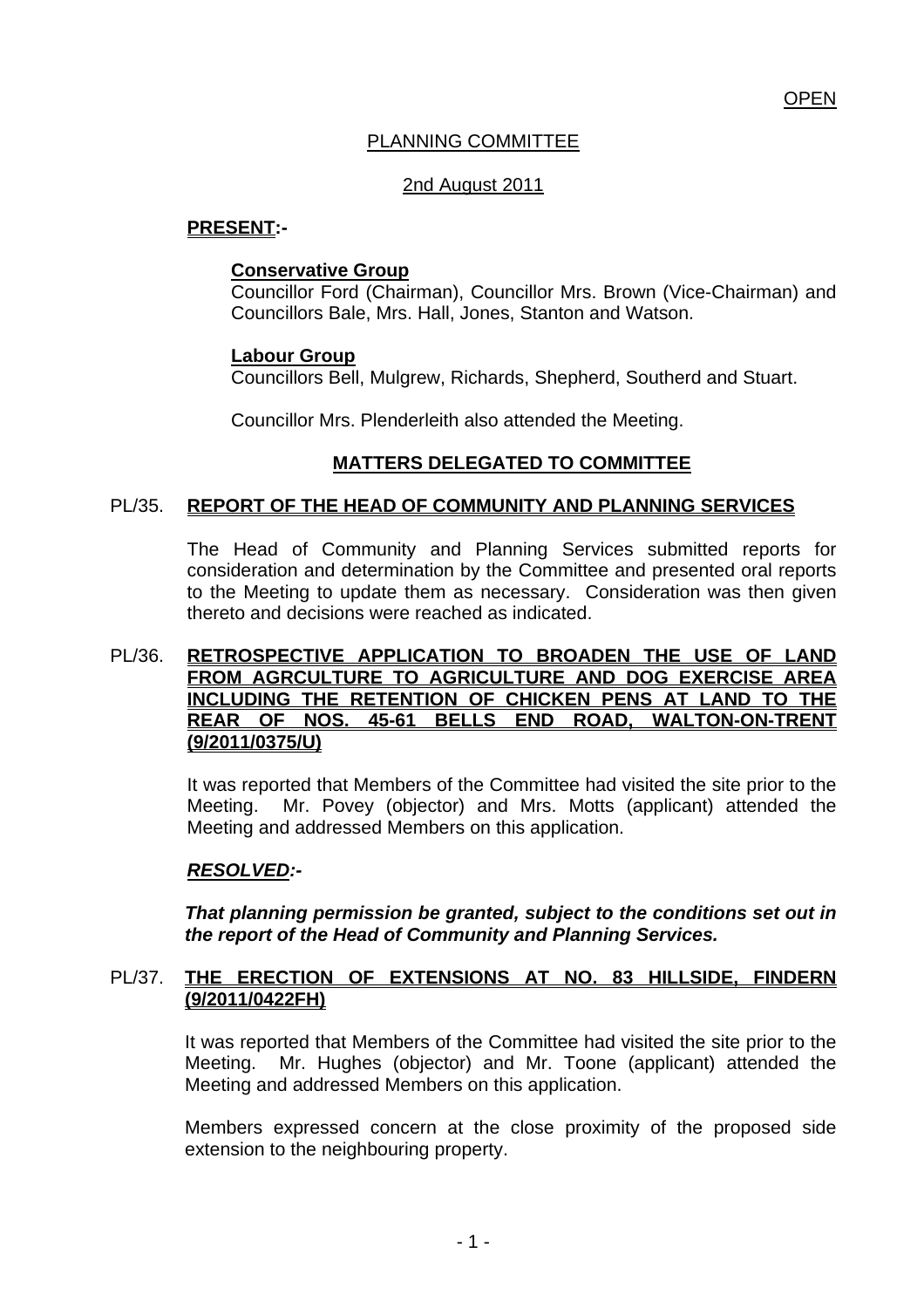*That consideration of the application be deferred to seek a reduction in the size of the proposed two-storey extension, omitting any development on the current walkway between the existing property and the boundary.* 

#### PL/38. **THE ERECTION OF A REPLACEMENT DWELLING AT NO. 115 TWYFORD ROAD, WILLINGTON (9/2011/0265/FM)**

Reference was made to further correspondence from a neighbour and the parish council.

## *RESOLVED:-*

*That planning permission be granted, subject to the conditions set out in the report of the Head of Community and Planning Services.* 

#### PL/39. **THE FELLING OF VARIOUS TREES (AS IDENTIFIED IN THE SCHEDULE ACCOMPANYING THE APPLICATION) COVERED BY SOUTH DERBYSHIRE TREE PRESERVATION ORDER NO. 132 AT LAND AT WILSON CLOSE, MICKLEOVER (9/2011/0540/TP)**

#### *RESOLVED:-*

*That planning permission be granted, subject to the conditions set out in the report of the Head of Community and Planning Services.* 

#### PL/40. **APPEAL DECISIONS**

The contents of the following reports were noted:-

Appeal Allowed

A loft conversion at No.3a Wood Street, Castle Gresley.

#### Appeals Dismissed

- (a) The erection of a two-storey extension to the side, a first-floor extension to the rear and a single-storey extension to the front of the existing dwelling at No. 26 Brook Road, Thulston.
- (b) The erection of a detached one bed bungalow at No. 115 Springfield Road, Etwall.
- (c) The residential development of land at No. 95 Lansdowne Road, **Swadlincote**

#### Enforcement Notice Upheld as amended

The change of use of the land from garages serving the land at No. 421 Ashby Road, Boundary to use as a separate dwelling without planning permission.